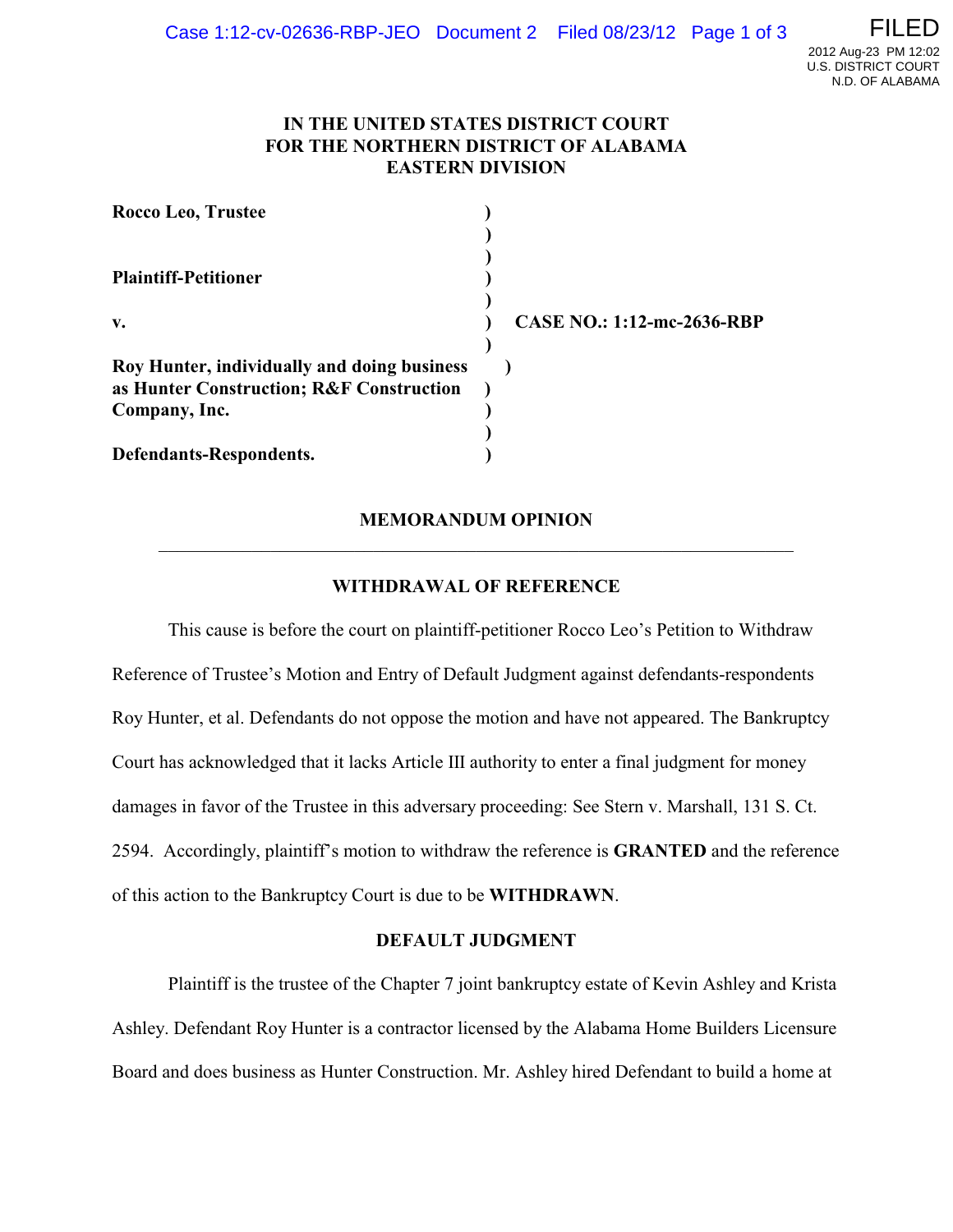### Case 1:12-cv-02636-RBP-JEO Document 2 Filed 08/23/12 Page 2 of 3

1107 Scenic Drive in Gadsden, AL for \$251,000.00 pursuant to a contract between the parties. Ashley alleges in his affidavit that Hunter was paid \$201,401.20, leaving a balance of \$49,598.80 as of January 29, 2008. Ashley claims he did not pay Hunter further due to suppliers' liens allegedly filed against his home after Hunter's failure to pay suppliers. Ashley claims he and his wife/co-debtor had to borrow \$81,235.00 to complete the construction of the home. Additionally, Ashley claims to have spent \$2,500 on attorney's fees defending himself from the supplier liens in the Circuit Court of Etowah County. Ashley's affidavit alleges a total monetary loss of \$83,735.00, including the legal fees, plus "time and mileage for attending evidentiary hearings, for which I did not keep an account."

Rule 55 of the Federal Rules of Civil Procedure govern the process of default judgments. This process implies two steps. First, "[w]hen a party against whom a judgment for affirmative relief is sought has failed to plead or otherwise defend and that failure is shown by affidavit or otherwise, the clerk must enter the party's default." Fed. R. Civ. P. 55. After the clerk's entry, the plaintiff must seek an entry of the default judgment. This can be done by the clerk if the amount is a "sum certain," and if the defendant has not made any appearance and is not a minor or incompetent. *Id*.

In the instant case, the Bankruptcy clerk entered the Defendant's default on February 23, 2012. The Plaintiff must seek entry of the default judgment from the court, since the claim is not for a "sum certain" but rather for unliquidated damages pursuant to the breach of contract. A hearing must be conducted to determine the proper amount of damages for the judgment. The case law is clear that "judgment of default awarding cash damages could not properly be entered 'without a hearing unless the amount claimed is a liquidated sum or one capable of mathematical calculation.'"*Adolph Coors Co. v. Movement Against Racism and the Klan*, 777 F.2d 1538, 1543